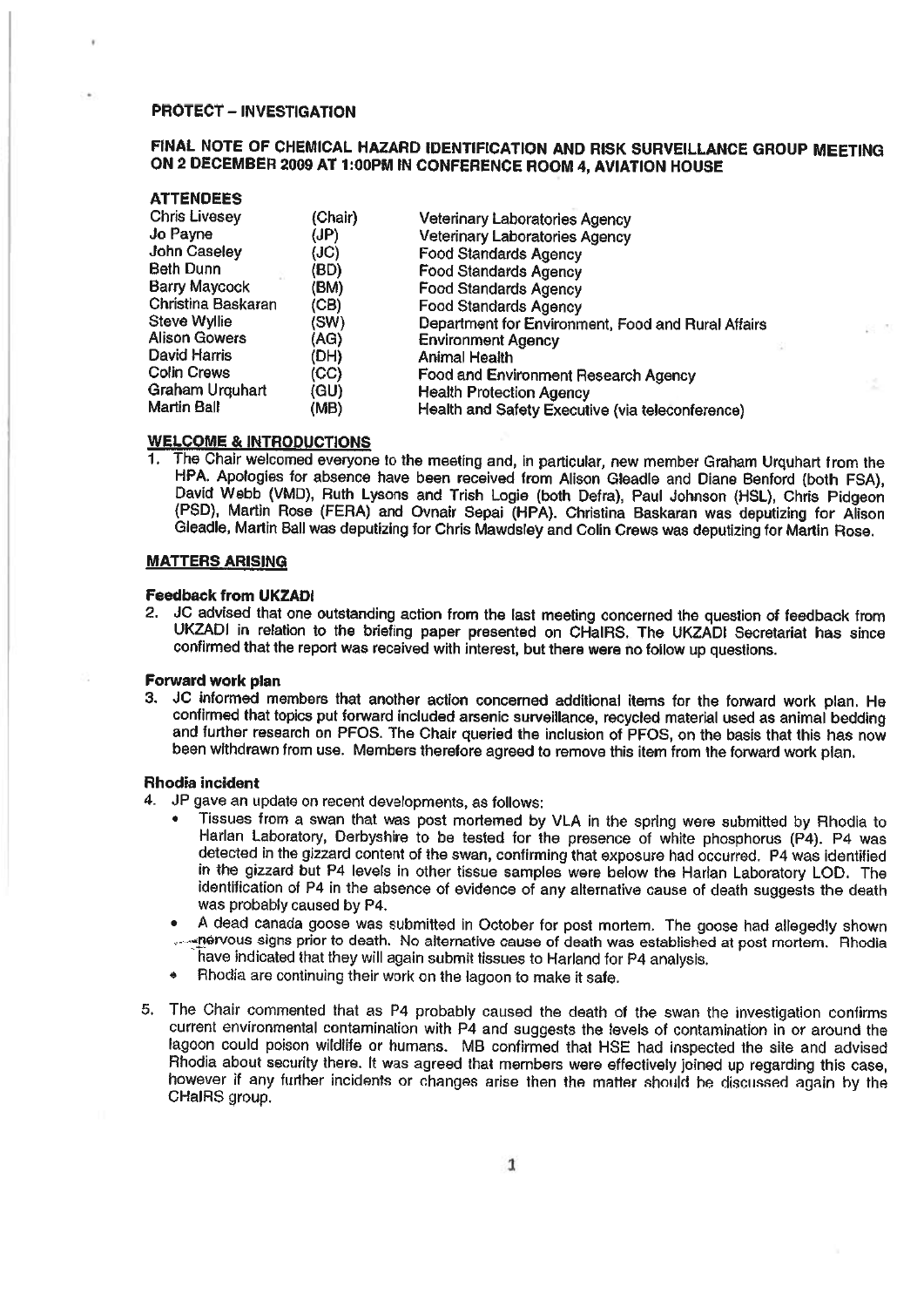## Metaldehyde incIdents

- 6. iC referred to the metaldehyde incident discussed at the last meeting. An action arising from this discussion was for HSE to consider the question as to whether the biocide approval process could provide data that would help experts determine appropriate withdrawal periods for animals and milk during incidents. HSE has responded that the approval conditions for pesticides and biocides take into consideraflon the intended use of the product and are designed to prevent poisoning or contamination. They cannot, however completely prevent poisoning or contamination which arises through misuse or abuse of products. HSE added there is no requirement under current EU legislation for additional data to be generated to assess the potential impact of poisoning of livestock, and that to ask for such data to cover all eventualities would require <sup>a</sup> substantial increase in animal testing and place an onerous burden on approval holders.
- 7. The Chair commented that livestock are occasionally poisoned by careless use of these approved products, confirming they are not always used correctly or that accidents occur. GM commented that, when FSA encounter food animal exposure, their toxicologists often cannot specify <sup>a</sup> precise withdrawal interval, because of shortage of data and have to make conservative assumptions and extrapolations. SW said that it would be very costly and time consuming to gather the range of animal data required and queried whether there was any existing research that could be utilized. BM confirmed that FSA carried out a full literature search, but the research found<sup>1</sup> was of limited value, in this instance<sup>2</sup>.
- 8. SW suggested that when new cases come to light, that repeated sampling is carried out to ascertain residue levels and rates of clearance. This suggestion was noted. The Chair suggested that serial sampling would be helpful in some cases but not in others, depending how rapidly the particular chemical is metabolized and excreted. <sup>A</sup> minimum of three serial samples on the same animals would be necessary to produce useful pharmacokinetic data. JP confirmed that current VLA sampling advice to vets<sup>3</sup> following metaldehyde incidents in dairy herds was to instruct farmers to collect and freeze milk samples at the first opportunity, for subsequent analysis, which is sufficient information for managing metaldehyde incidents.

#### Classification of incident reports

9. JC referred to discussion at the last meeting about the incident reports from the VLA and how they should be classified in future. It was confirmed that after consulting FSA security and legal experts, their view is that, in this instance, the Protect — Investigation' classification would seem the most appropriate. JC said this was good news, as this means that VLA can now additionally e-mail the notifications to EA, HPA and HSL who are not currently part of the gsi network, rather than send notifications to them by mail. FSA security experts add that all recipients of this information need to handle and store the information securely at all times. Since the last meeting VLA have updated their notification procedures accordingly.

 $s. 31(1)(q)$  and  $s. 31(2)(a) + o(c)$  FOIA.

<sup>&</sup>lt;sup>1</sup> For example, a study on the kinetics of metaldahyde in rats<br><sup>2</sup> BM also referred to case reports of metaldehyde poisoning in cattle, however this data was inconclusive in relation to levels of milk contamination.

<sup>&</sup>lt;sup>3</sup> Ref: Veterinary Record article dated 7 November 2009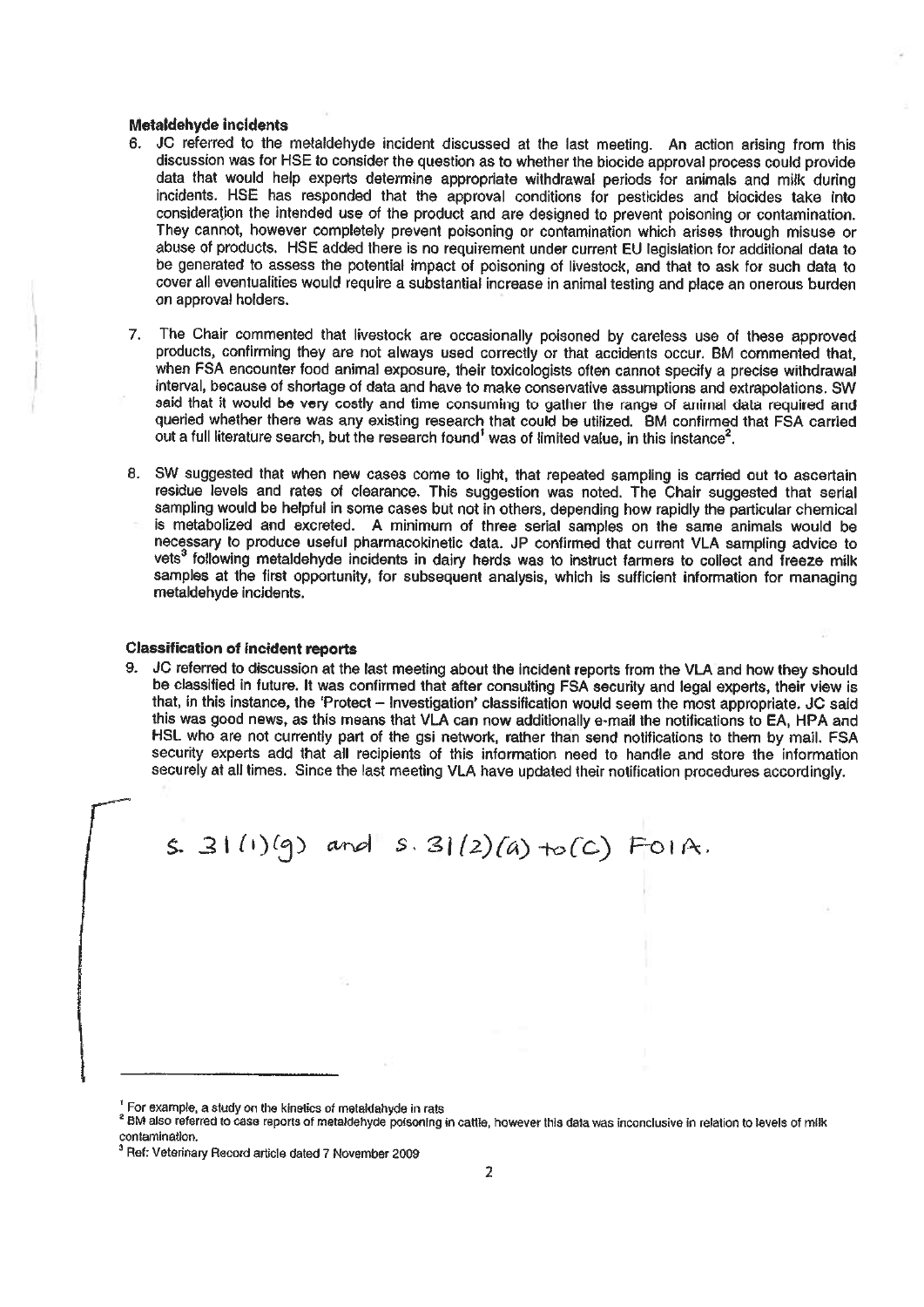$s$  ection 31(1)(g) and s. 31(2)(a) to (C) FOIA

 $\left( \frac{1}{2} \right)$ 

 $\omega$ 

 $\geq$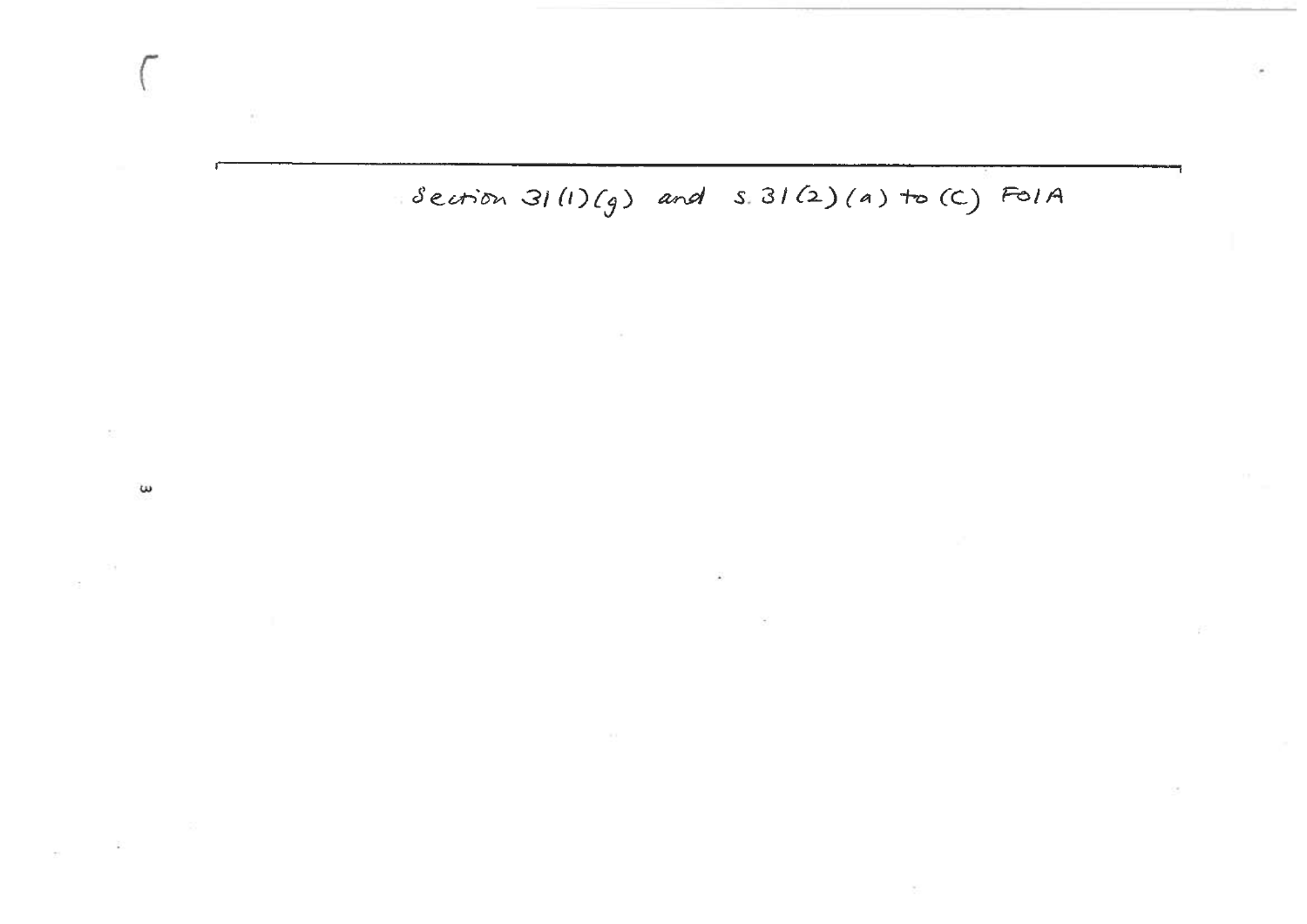# Section  $31(1)(g)$  and  $s.31(2)(a)$  to (c) FOIA

 $\blacktriangle$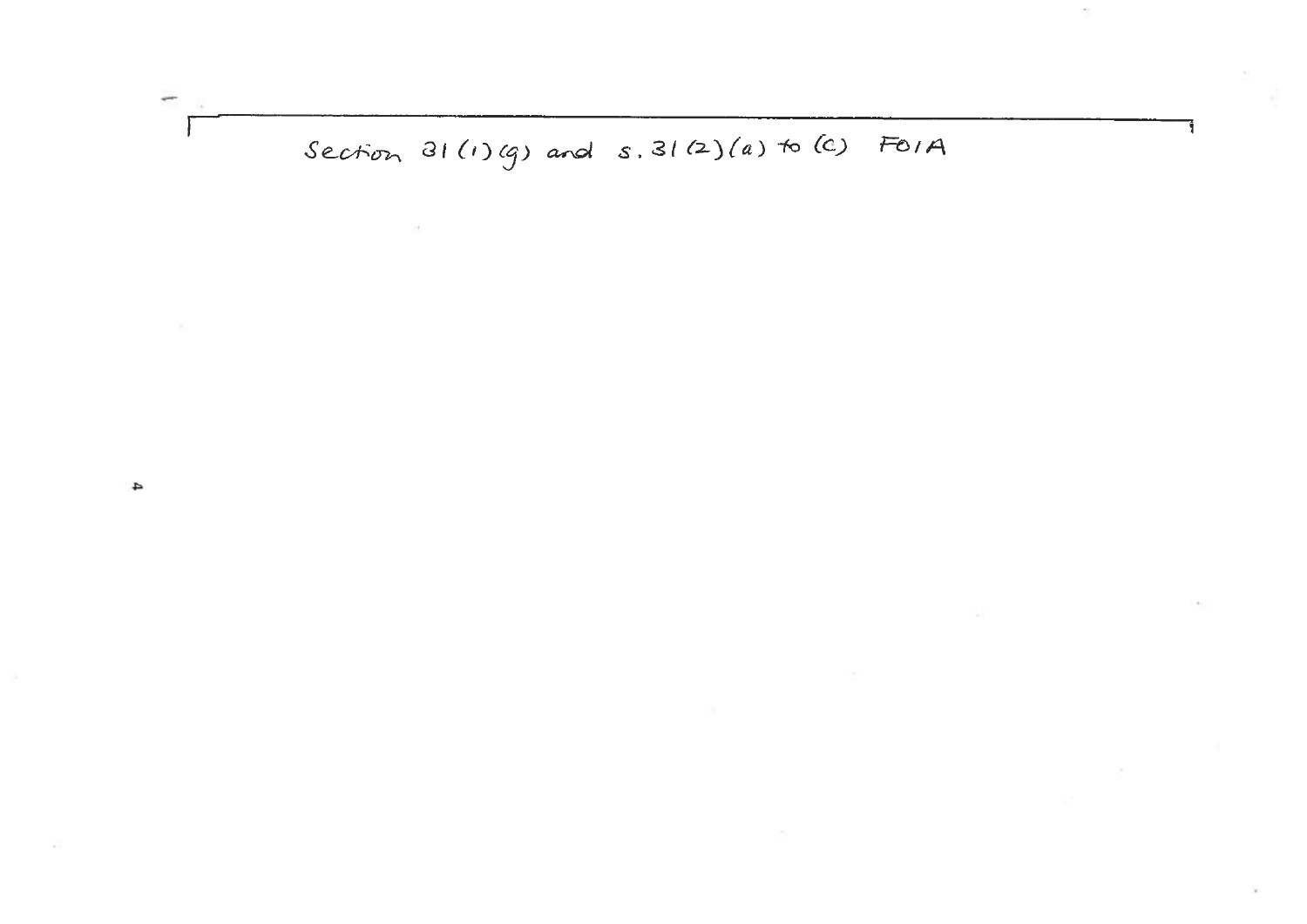Section  $31(1)(q)$  and  $31(2)(a)$  to (c) FO 1A.

# Communications issues — raising the profile of CHaIRS

- 15. The Chair advised that the reason for including these two incidents in the agenda is that they highlight continuing communications issues. He confirmed that CHaIRS provides <sup>a</sup> forum where such events can be routinely reported to all members and that each member has their part to play to ensure that others are kept informed. This was noted. The Chair added that with the group now <sup>a</sup> year old, it may be an opportune moment to reflect on what has been achieved and also attempt to raise the group's profile. With these goals in mind, the Chair suggested that an annual report should be produced covering the work of CHaIRS and in addition consideration should be given to including CHaIRS material on an external website<sup>4</sup>
- 16. The following comments were made by members regarding the above proposal:
	- JP commented that CHaIRS is not high profile enough within individual agencies.
	- AG advised that operational procedures should be amended to include contact being made with CHaIRS where necessary.
	- MB suggested setting up an 'invite only' government forum, to ensure that restricted / sensitive information is protected.
	- GU offered to produce a briefing note to circulate within the HPA (with specific emphasis on people responding to chemical incidents) describing the CHaIRS group. This might contribute to the CHAIRS annual report, if appropriate.
	- JC supported the idea of including CHaIRS info on <sup>a</sup> website & producing an annual report; in connection with the latter point he said he would look for some funding for this. He also agreed to talk to other members of the FSA's Incidents Branch to ensure incident notifications are shared with CHaIRS members, as appropriate
- 17. All the above points were noted. Regarding the production of <sup>a</sup> CHaIRS annual report, as <sup>a</sup> first step it was agreed to consider the publicity routes and communication methods used by the HAIRS group.

## ACTION: JOHN CASELEY

# RAGWORT POISONING

18. The Chair introduced this agenda item, as follows:

- Members will recall that <sup>a</sup> ragwort incident was discussed at the September meeting. Ragwort, which is <sup>a</sup> controlled weed, is harmful to livestock and potentially <sup>a</sup> public health issue in food animals. At that meeting it was agreed that, in terms of incident prevention, it would be useful to raise awareness of the issue of ragwort poisoning and specifically promote the Defra Code of Practice. As <sup>a</sup> first step it was agreed that the Defra Code of Practice should be circulated to all members. This was done on 13 October. Also it was agreed that LACORS and Natural England should be contacted to establish their respective policies on ragwort control. The Secretariat has contacted both. Natural England has provided an information note regarding ragwort management which has also been circulated to members. LACORS has advised that the Weeds Act 1959 and related legislation do not fall within the LACORS remit and as such there is no LACORS policy on ragwort control.
- Unfortunately, the control of Ragwort is not straightforward so producing simple advice is <sup>a</sup> major challenge.

<sup>&</sup>lt;sup>a</sup> The Food Standards Agency website was suggested, as the FSA provides the Secretariat for the group. Other Agencies could link their websites to the FSA's.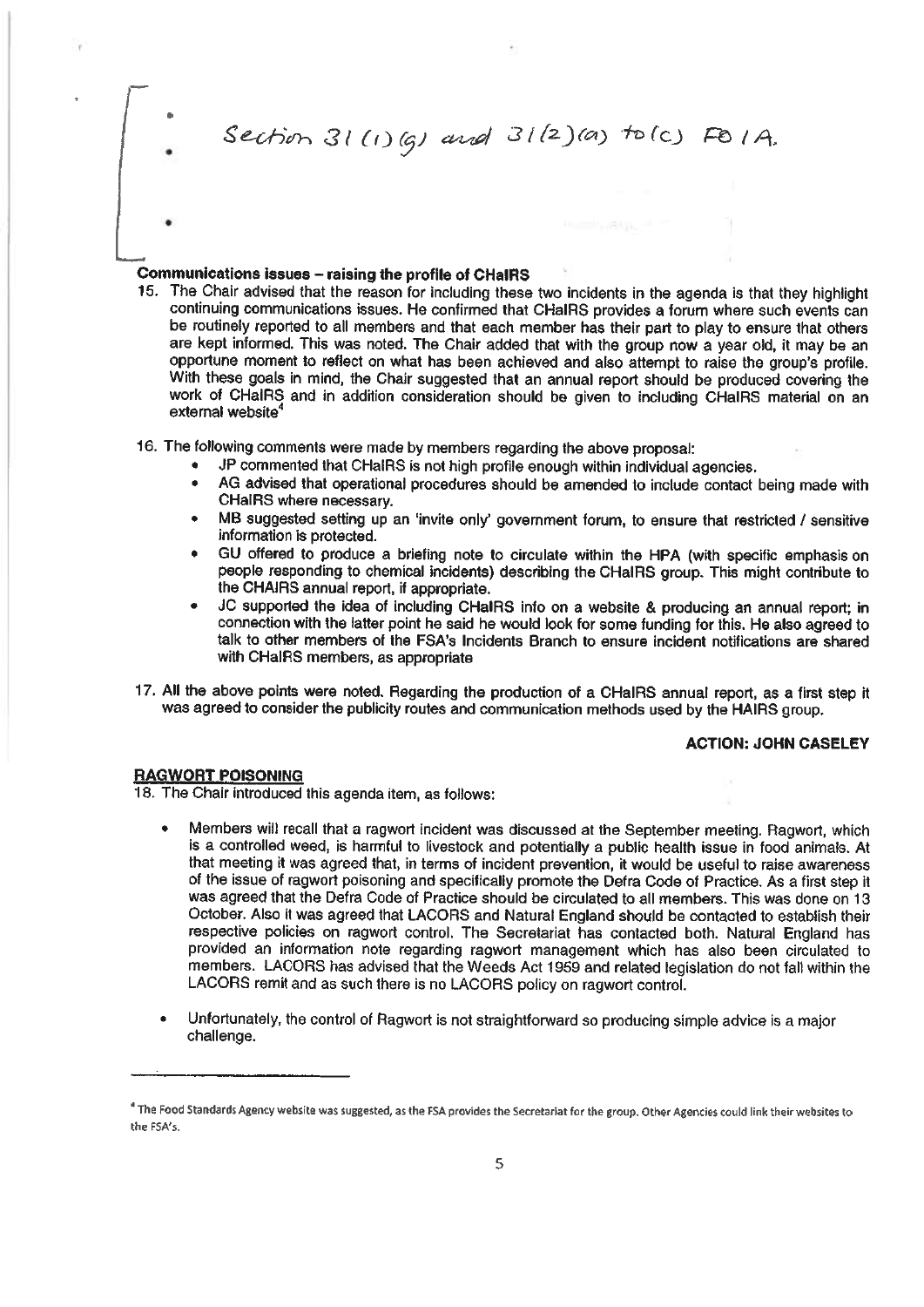- The Defra advice is sound and should be referred to as the "gold standard" but it is too long for an advisory leaflet.
- The Regulation has been thought through and seems appropriate, as it is allowing ragwort to spread to other premises <sup>I</sup> land that is the offense. VLA find it irritating that horse owners and responsible farmers seem to be pretty diligent about controlling ragwort but it only takes one landowner in an area allowing their ragwort go to seed and everyone nearby has it the following year. The seeds seem to have <sup>a</sup> very high germination rate.
- Natural England will resist full control, as they defend the presence of Ragwort as part of our flora and an essential plant for some insects. They want it to flower and propagate and advise farmers to control it in their own pastures by good pasture management.
- Local authority land is frequently contaminated with ragwort, such as grass verges and common land. Control could have cost implications for ratepayers.
- Ragwort may be particularly difficult to control on:
	- <sup>&</sup>gt; Nature reserves and Sites of Special Scientific Interest (5551), bearing in mind the Natural England policy.
	- <sup>&</sup>gt; "Setaside" land
	- <sup>&</sup>gt; Headlands, field margins, hedgerows left fallow as part of Defra promoted "green policie?.
	- <sup>&</sup>gt; Woodland and biofuel crops such as willow and miscanthus grasses.
	- <sup>&</sup>gt; Land managed for shooting.
- Effective controls are generally either labour intensive or cut across the Natural England policy.
	- $\triangleright$  Herbicide treatment seems to require individual "spotting" of ragwort plants limiting practicality
	- $\triangleright$  Biological control (Cinnabar moth) is still being developed
	- <sup>&</sup>gt; Manual removal of plants is only practical on small areas of land.
	- <sup>&</sup>gt; Ragwort seems to be <sup>a</sup> "semi-annual", as it apparently dies after flowering but if it is cut before it flowers it is likely to regrow at least once or twice. However this suggests it will eventually die if it is continually cut.
	- <sup>&</sup>gt; It is suggested that the easiest method of complying with the Regulation on grass verges, etc is to cut the ragwort before it flowers. Cutting is not usually appropriate on farms (unless cut plants are immediately collected and burned) as dry ragwort is much more palatable and cutting increases the risk of poisoning of grazing animals and residues in food animal products.
	- $\triangleright$  It is very important that ragwort is not cut and included in hay or silage.
	- <sup>&</sup>gt; Ragwort has been controlled traditionally by allowing sheep to graze it. This seems to be effective and does not usually cause poisoning but care would need to be taken in making reference to this in official advice (e.g. include sheep as <sup>a</sup> control method but emphasise that it is ultimately toxic and the sheep should also have access to good grass).
- 19. CC said that he was aware of research carried out in the US which indicated that beetle / moth control has proved effective. Ensuring good land management is also important, including maintaining grass coverage to prevent ragwort seeds germinating. Weedkiller treatments have been found to be less effective than regular cutting, which has been shown to eradicate ragwort. The use of Citronella oil has also been shown to be an effective natural treatment. A research study carried out by FERA showed that alkaloid toxins disappeared from silage, suggesting they are hydrolysed, but JP commented that <sup>a</sup> recent severe ragwort incident was caused by ragwort contaminated silage. Some data is also available on alkaloid concentrations at different stages of ragwort growth; this showed that the alkaloids are produced in the roots and concentrate in the growing areas of the plant, particularly the flowers. JC commented that the Agency's Emerging Risk Unit are content for <sup>a</sup> short leaflet to be produced for farmers highlighting the risks of ragwort.
- 20. SW advised that Natural England should be involved in any further discussions. It should be established how far ragwort control can be taken before negative effects on wildlife occur. Exploration should also take place to identify which management strategies are most effective, and whether there are any other plants that can replace ragwort on SSSI and other fallow land, which are not harmful to animals. It was agreed to hold further discussions on this issue with Natural England and Defra. JC agreed to co-ordinate this.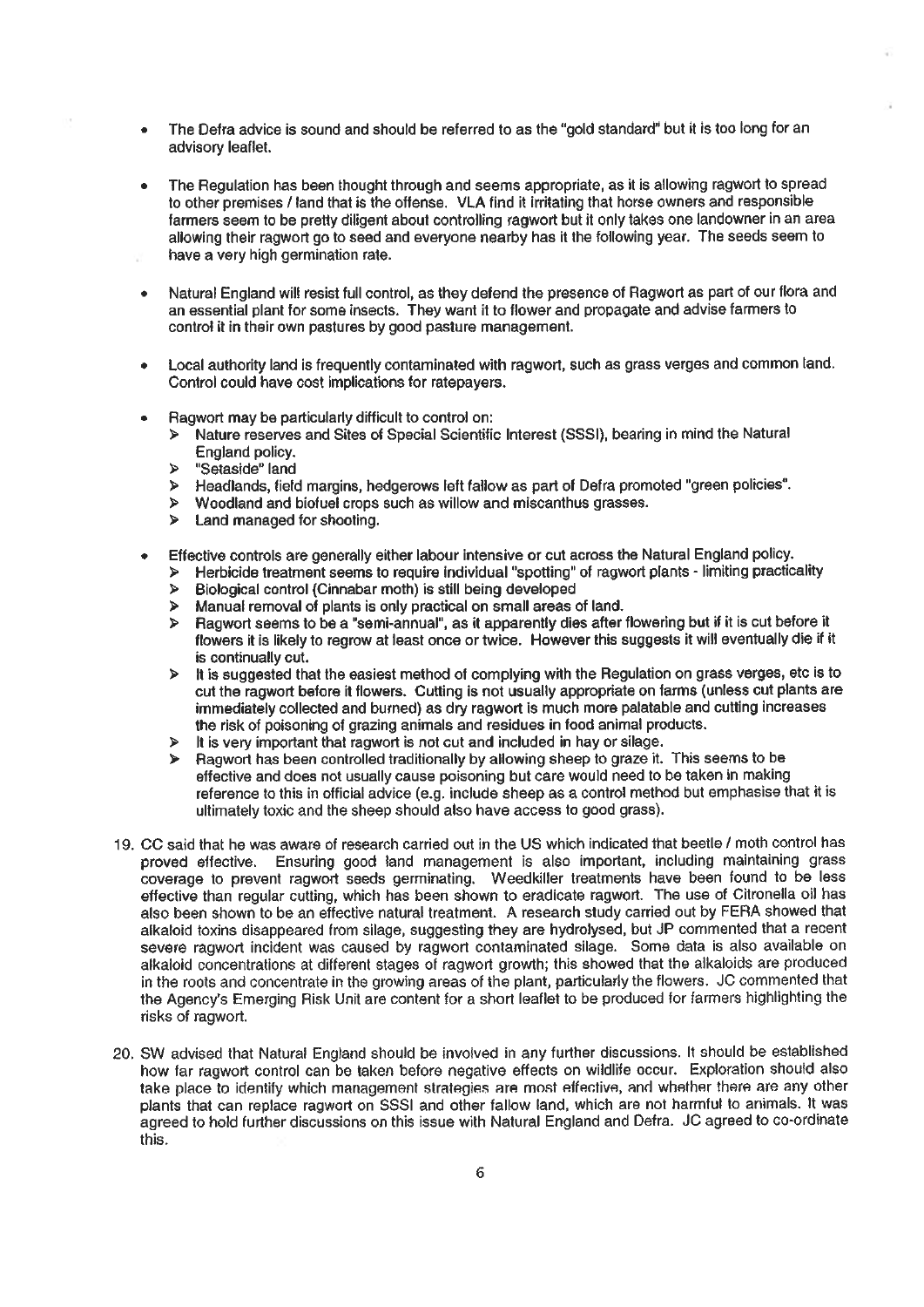## BLOOD SWEATING DISEASE

#### 21. JP introduced this item, as follows:

- This is <sup>a</sup> disease presentation (syndrome) which has been increasingly seen in Europe over the last 2 years and in the UK since 2009. It is seen In both beef and dairy calves which are 1 to 3 weeks old. The calves appear to bleed from all orifices and multiple haemorrhages are seen internally. The pathology is associated with bone marrow suppression which gives rise to decreased platelets initially (thereby causing blood clotting disorders) and then <sup>a</sup> decrease in other cells, red blood cells giving rise to anaemia.
- Bone marrow damage can be caused by genetic, toxic, physical or infectious factors or be idiopathic and include immunopathological processes. Various toxic aetiologies have been looked for and ruled out.
- There has been no indication of viral disease in the affected calves and the condition would not appear to be 'infectious' as only one or two calves from a unit appear affected. The syndrome is thought most likely associated with <sup>a</sup> colostrum reaction by the calf to maternal antibodies in the colostrum. Antibodies associated with dam vaccination to Bovine Viral Diarrhoea Virus (BVDV) and/or Blue Tongue Virus are being further investigated.
- 22. The Chair asked members for comments regarding this issue. SW commented that sporadic cases have been seen on the continent since 2006. Since that time there has been an exponential increase in the numbers of cases, however there is no evidence of zoonotic transmission. JP added that the increase in numbers of cases has mirrored the increase in bluetongue vaccination, however there is no confirmed link between the vaccine and blood sweating disease. SW circulated information on the disease from HAIRS. It was agreed that the group would continue to monitor this issue closely.

#### AOB

23. AG advised that the EA's Waste Protocol Team are going to be looking at the issue of recycled wood chips as animal bedding. The project team had suggested that it might be appropriate for <sup>a</sup> CHaIRS member to sit on their technical advisory group. The Chair suggested that Martin Rose (FERA) has previously expressed an interest in advising on this matter. MB added that Robert Hadway (Agriculture Inspectorate) who is involved in work looking at bedding systems, may also be able to advise and should be kept informed. MB agreed to provide AG with contact details, and AG agreed to keep the group informed of developments in this work.

## ACTION: MARTIN BALL (HSE) & ALISON GOWERS (EA)

- 24. JP referred to the Brampton recycling product, which has raised some concerns (particularly in relation to dust inhalation). MB noted the article which related to <sup>a</sup> locally available product but added that they did not have the resources to investigate all products and certainly not those that are only marketed on <sup>a</sup> small scale. SW advised that the potential for animals ingesting recycled bedding material should be considered, and also queried whether there is any generic advice available to the farming industry regarding bedding materials. AG confirmed that the EA is currently developing guidance and is working with VLA to produce an item for communication in their newsletter and will seek comments from CHaIRS members regarding this in due course.
- 25. AG asked if it would be possible for <sup>a</sup> contact list for CHaIRS members to be circulated. BD confirmed <sup>a</sup> list is available and will circulate to members.

# ACTION: BETH DUNN (FSA)